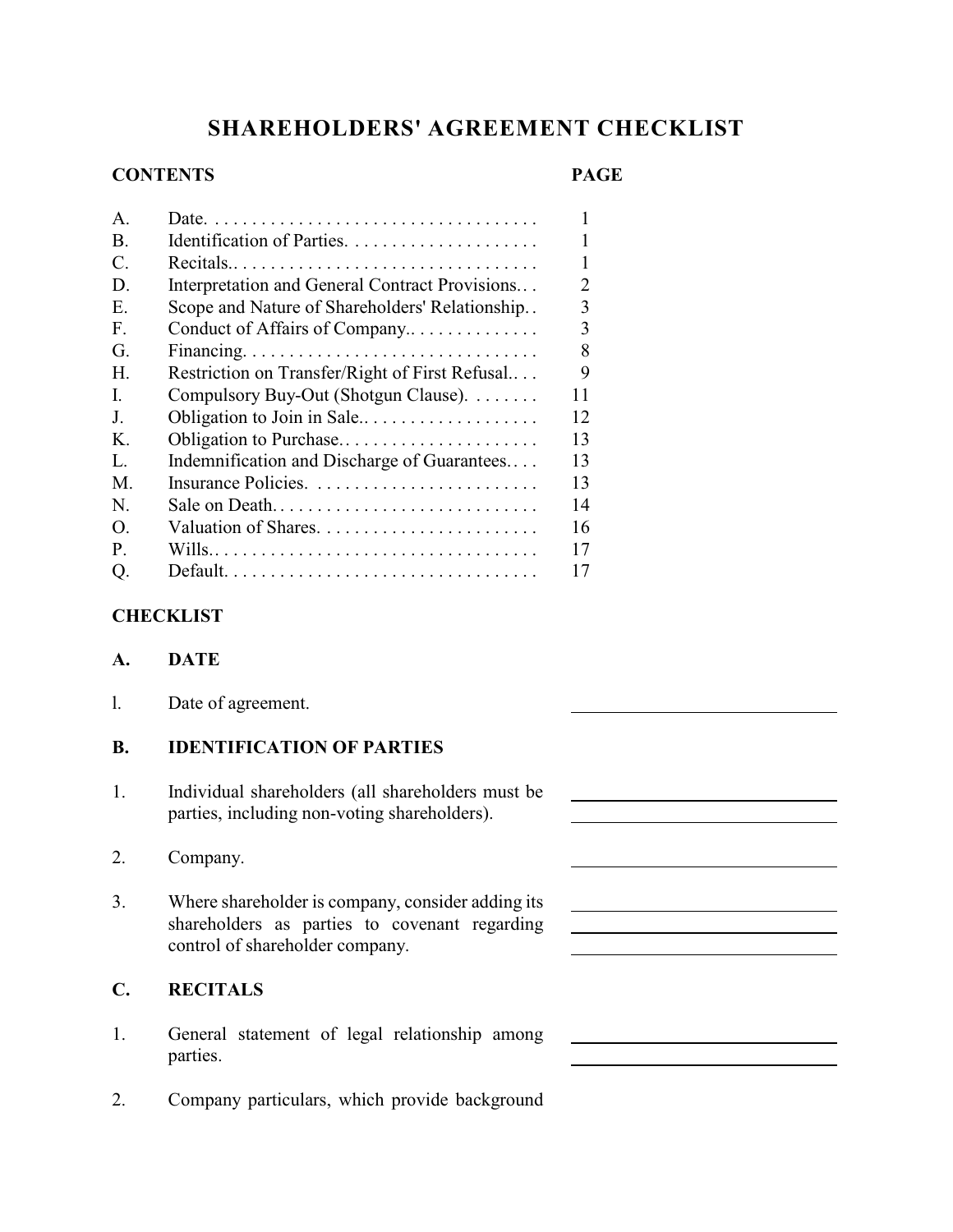information needed to understand terms of shareholders' agreement, such as: a) Business that will be carried on. b) Authorized capital, including list of shares issued to each shareholder.  $\overline{a}$ c) Reasons for entering into agreement. **D. INTERPRETATION AND GENERAL CONTRACT PROVISIONS** 1. Definitions - define all terms as needed. 2. Term of agreement. 3. Arbitration clause. 4. Notice procedure. 5. Additional documents. 6. Counterparts. 7. Time is of essence. 8. Entire agreement. 9. Enurement. 10. Currency. 11. Headings for convenience only. 12. Governing law. 13. Gender. 14. Calculation of time. 15. Legislation references.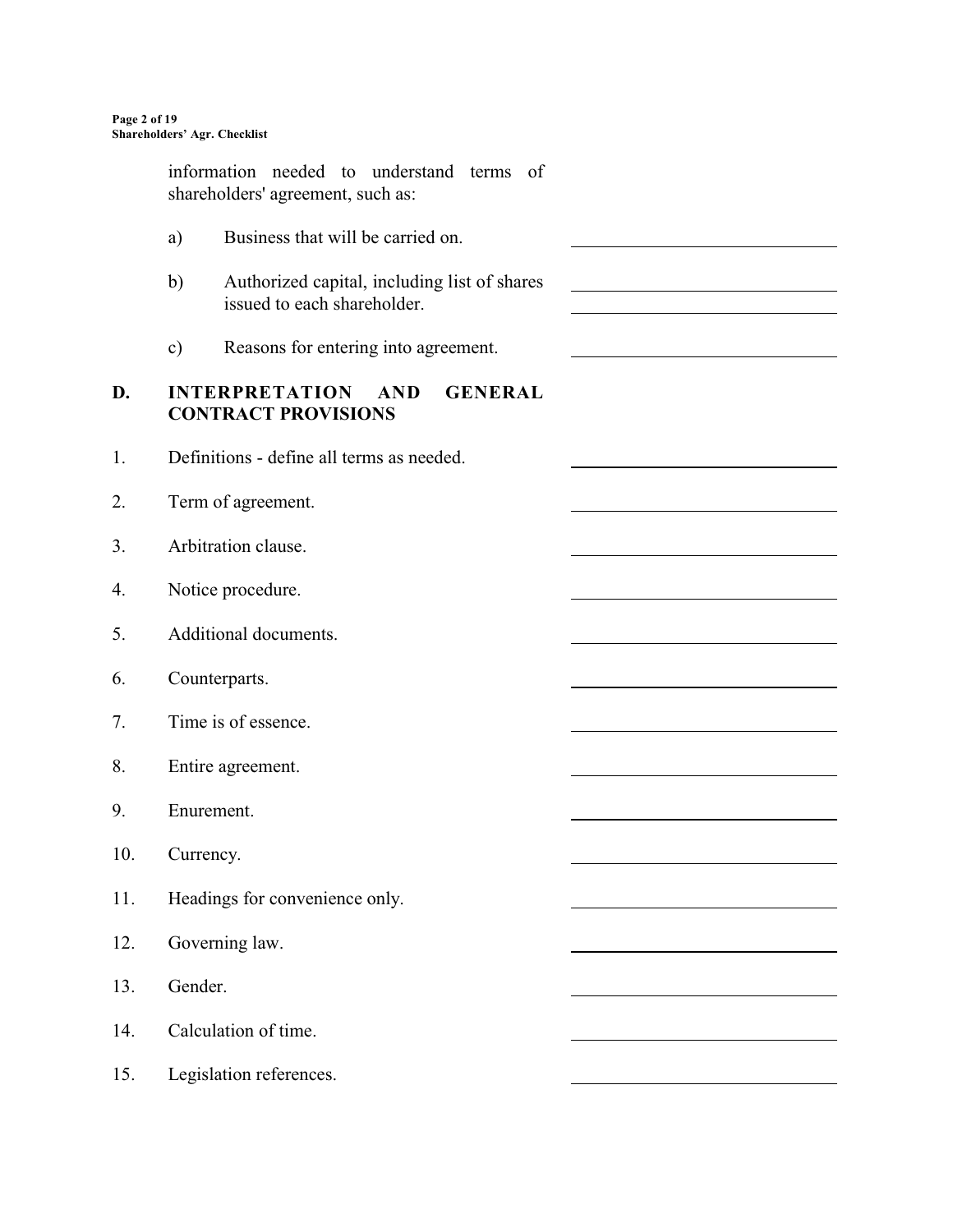#### **Page 3 of 19 Shareholders' Agr. Checklist**

| 16. |                                                                 | Extended meaning of shares.                                                                                                                           |  |  |
|-----|-----------------------------------------------------------------|-------------------------------------------------------------------------------------------------------------------------------------------------------|--|--|
| 17. |                                                                 | Severability.                                                                                                                                         |  |  |
| 18. |                                                                 | Termination of prior agreements.                                                                                                                      |  |  |
| 19. |                                                                 | Assignability.                                                                                                                                        |  |  |
| 20. |                                                                 | Facsimile clause.                                                                                                                                     |  |  |
| 21. |                                                                 | Schedules, such as:                                                                                                                                   |  |  |
|     | a)                                                              | Certificate of Incorporation.                                                                                                                         |  |  |
|     | b)                                                              | Articles of Incorporation.                                                                                                                            |  |  |
|     | $\mathbf{c})$                                                   | Bylaws.                                                                                                                                               |  |  |
|     | d)                                                              | Life insurance policies.                                                                                                                              |  |  |
|     | e)                                                              | Pro forma budget.                                                                                                                                     |  |  |
| E.  | <b>SCOPE AND NATURE OF SHAREHOLDERS'</b><br><b>RELATIONSHIP</b> |                                                                                                                                                       |  |  |
| 1.  |                                                                 | Agreement governs dealings.                                                                                                                           |  |  |
| 2.  |                                                                 | No shareholder has power to bind any others except<br>as expressly permitted.                                                                         |  |  |
| F.  | <b>CONDUCT OF AFFAIRS OF COMPANY</b>                            |                                                                                                                                                       |  |  |
| 1.  |                                                                 | Statement that, except as provided in agreement,<br>conduct of company's business shall be governed by<br>articles and The Business Corporations Act. |  |  |
| 2.  | Directors:                                                      |                                                                                                                                                       |  |  |
|     | a)                                                              | Number.                                                                                                                                               |  |  |
|     | b)                                                              | Appointment (e.g. each shareholder to<br>appoint one<br>more nominees,<br>all<br>or                                                                   |  |  |

shareholders to agree on appointment of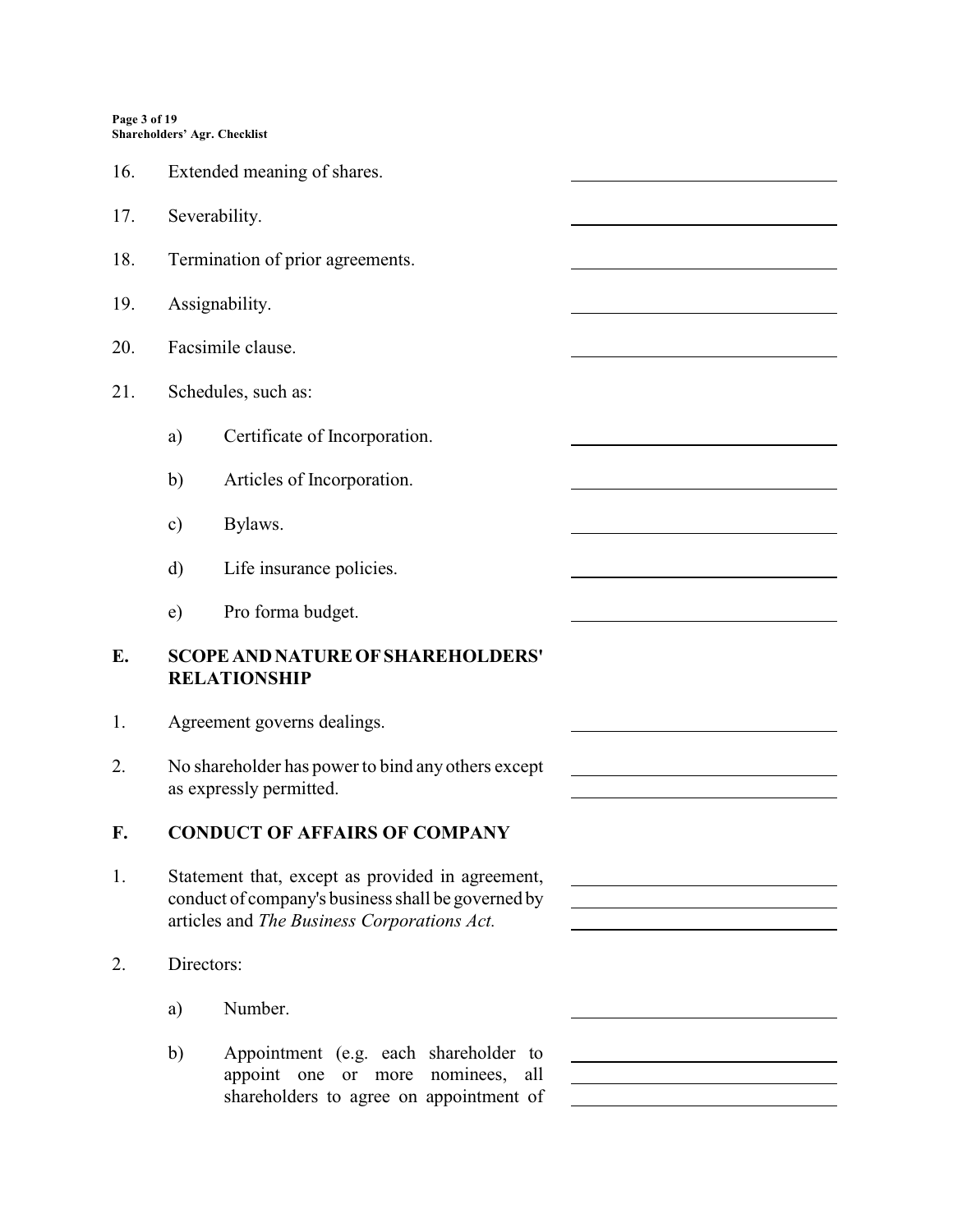**Page 4 of 19 Shareholders' Agr. Checklist**

nominee to break any deadlocks).

- c) Resignation.
- d) Filling vacancies.
- e) Removal (e.g. cause for removal, procedure, replacement).

l

 $\overline{a}$ 

<u> 1989 - Johann Barbara, martxa alemaniar a</u>

 $\overline{a}$ 

l

- f) Right of director to appoint alternate.
- 3. Quorum for transaction of business:
	- a) Number constituting a quorum, and whether nominee for each shareholder is required to be present.
	- b) What happens when there is not a quorum (e.g. adjournment, with whoever attends adjourned meeting constituting a quorum).
	- c) Procedure for breaking a deadlock.
- 4. Directors' meetings:
	- a) Place and time.
	- b) Calling a meeting, including notice requirements.
- 5. Shareholders' meetings:
	- a) Place and time.
	- b) Calling a meeting, including notice requirements.
	- c) Quorum and voting.
- 6. Officers and employees:
	- a) Positions.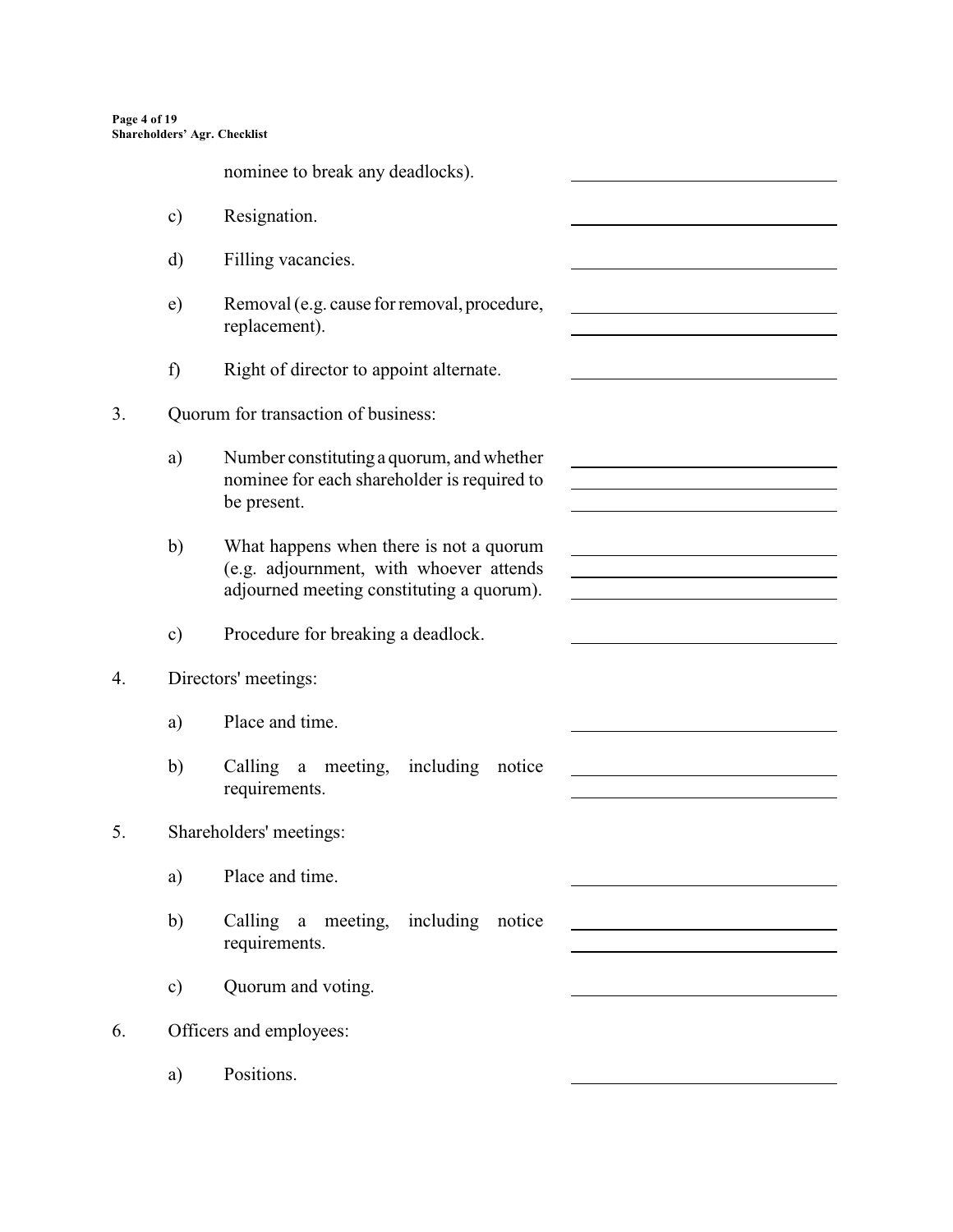- b) Duties.
- c) Appointment (e.g. shareholder nominees to be appointed).

l

 $\overline{a}$ 

l

l

<u> 1990 - Johann Barbara, martxa alemaniar a</u>

 $\overline{a}$ 

 $\overline{a}$ 

l

 $\overline{a}$ 

l

- 7. Major decisions requiring unanimous approval or special approval of directors or shareholders, such as:
	- a) Sale, lease, transfer, mortgage, pledge or other disposition of undertaking of company or subsidiary: see *The Business Corporations Act,* s. 183.
	- b) Increase or reduction in capital of company; issue of additional shares in capital of company.
	- c) Consolidation, merger or amalgamation of company with any other legal entity.
	- d) Capital expenditures or commitments exceeding specified amount.
	- e) Leases of company property having capital value exceeding specified amount.
	- f) Borrowing by company or subsidiary which would result in aggregate indebtedness exceeding specified amount: see *The Business Corporations Act,* s. 183(1).
	- g) Loans by company or subsidiary to shareholder or affiliate.
	- h) Contracts between company and shareholder or affiliate.
	- i) Any transaction out of ordinary course of business of company, including establishment of new business ventures.
	- j) Anychange in authorized signing officersin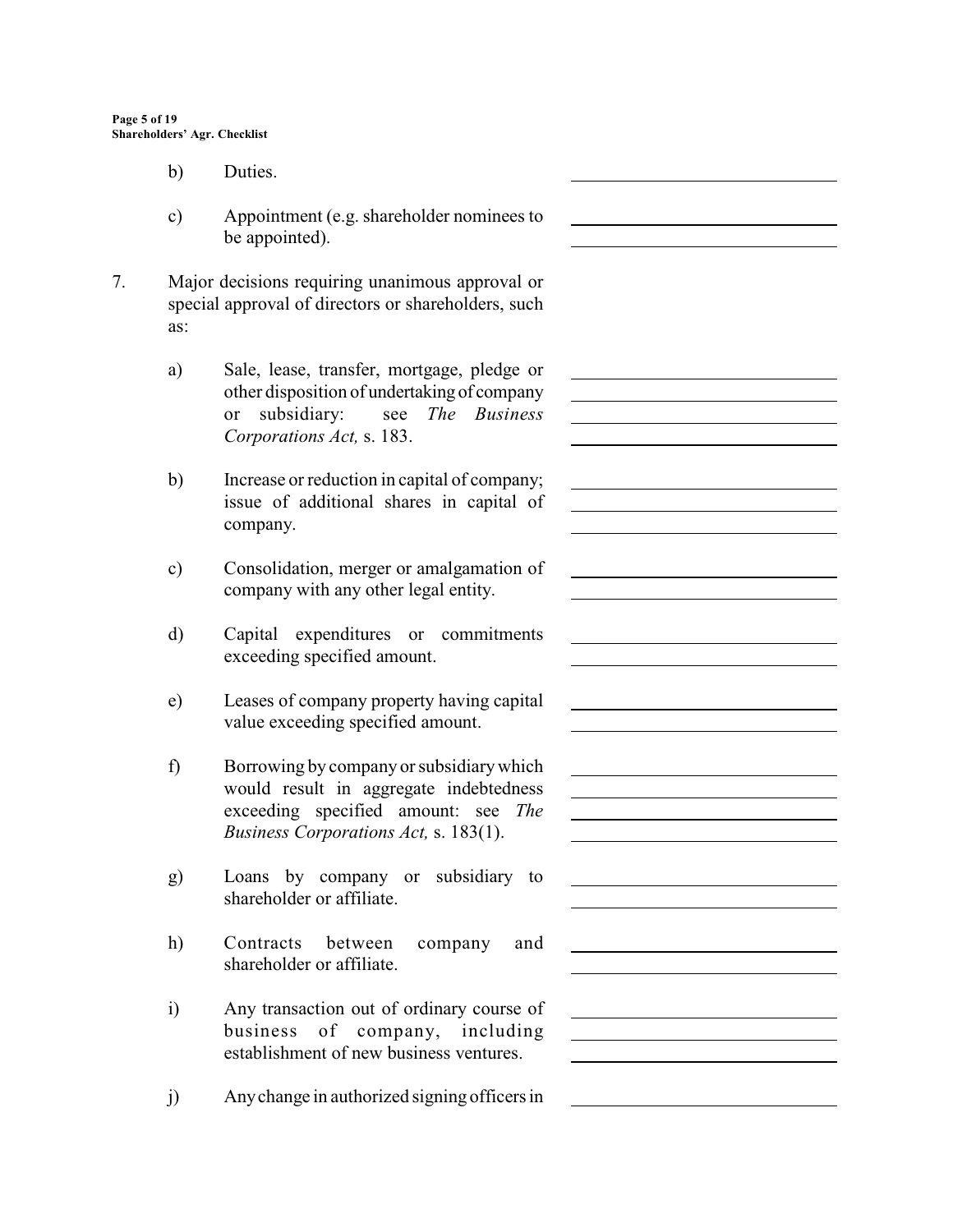respect of legal documents or any financial institution.

 $\overline{a}$ 

 $\overline{a}$ 

l

 $\overline{a}$ 

l

l

l

<u> 1989 - Johann Barbara, martxa alemaniar a</u>

<u> 1980 - Johann Barn, mars eta bainar eta baina eta baina eta baina eta baina eta baina eta baina eta baina e</u>

- k) Amendments to articles, bylaws and other fundamental changes such as amalgamations: see *The Business Corporations Act*, ss. 98 and 167.
- l) Payment of dividends and profits of company.
- m) Adoption or amendment of budget.
- n) Any agreement by company restricting, or permitting any other party to accelerate or demand payment of company indebtedness upon sale, transfer, or other disposition by shareholder of his or her shares or loan.
- o) Any amendment to any employment contract made between company and one of other parties to agreement, or representatives of one of those other (corporate) parties.
- p) Employment by company of any relatives of shareholder or, if a corporate shareholder, its representative.
- q) Wavier or appointment of auditor.
- r) Other decisions of particular importance having regard to nature of company business.
- s) Compensation of directors, officers and key employees: see *The Business Corporations Act*, s. 120.
- t) Issue, redemption, hypothecation or purchase of shares.
- u) Declaration of dividends and dividend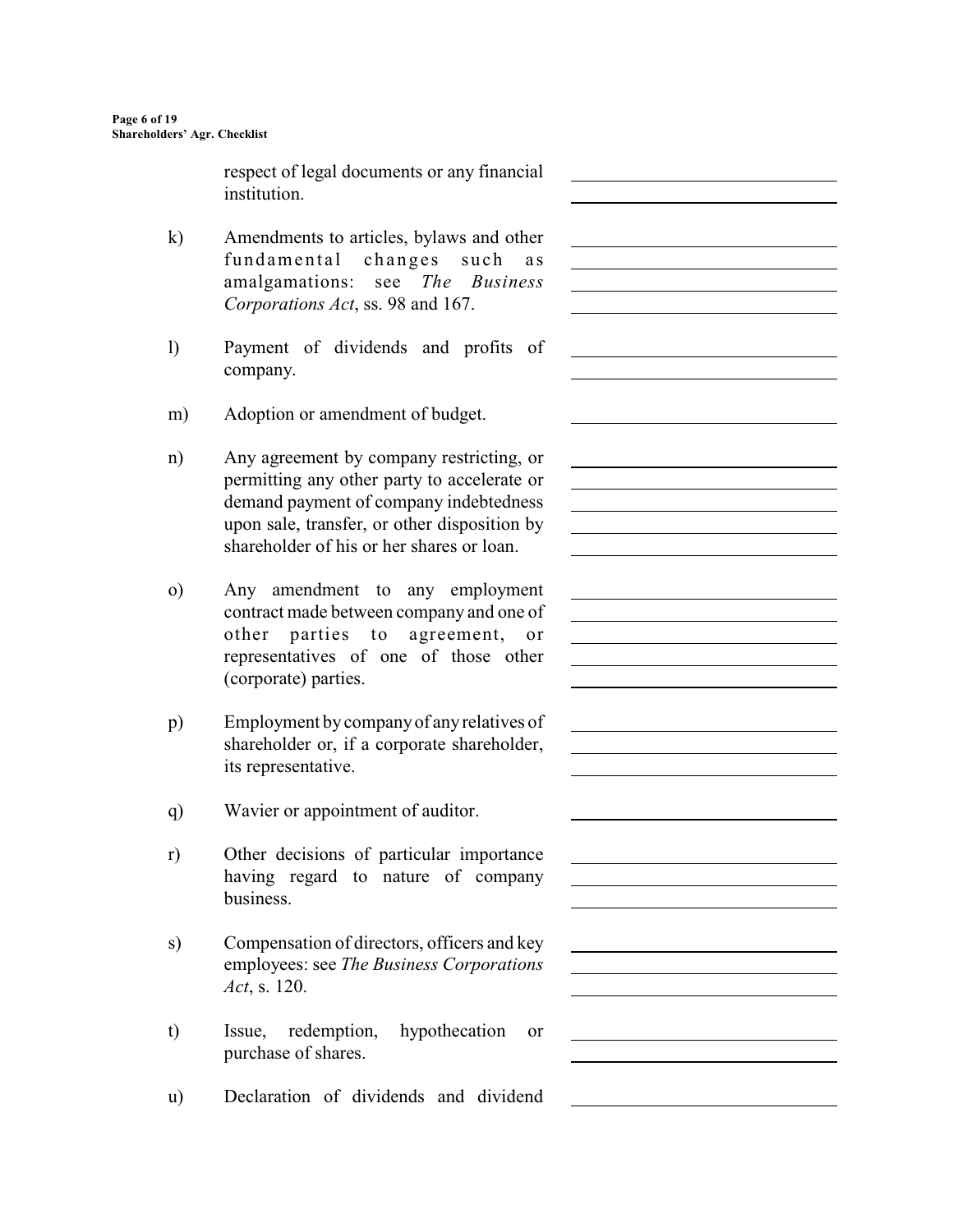policy.

- 8. Where shareholders will be running business, consider:
	- a) Including shareholders' employment provisions in shareholders' agreement.

 $\overline{a}$ 

 $\overline{a}$ 

l

 $\overline{a}$ 

 $\overline{a}$ 

<u> 1980 - Johann Barn, mars eta bainar eta baina eta baina eta baina eta baina eta baina eta baina eta baina e</u>

- b) Having separate employment or management contracts tied to shareholders' agreement so that default by shareholder under his or her employment contract would trigger default under shareholders' agreement.
- c) Restricting ability of directors to manage business of company.
- 9. Shareholders' duties to company:
	- a) Duty not to compete, during time he or she is shareholder and reasonable time thereafter, within reasonable geographic area.
	- b) Methods for authorizing exceptions to duty not to compete.
	- c) Duty of confidentiality.
- 10. Statement that each shareholder acknowledges that, by reason of his or her unique knowledge of association with business of company, the covenants set out in para. F.9 are reasonable and commensurate with protection of legitimate interests of company, and that it is agreed that covenants shall be several and subsist even if rest of agreement is terminated.
- 11. Bank and accounts.
- 12. Signing officers.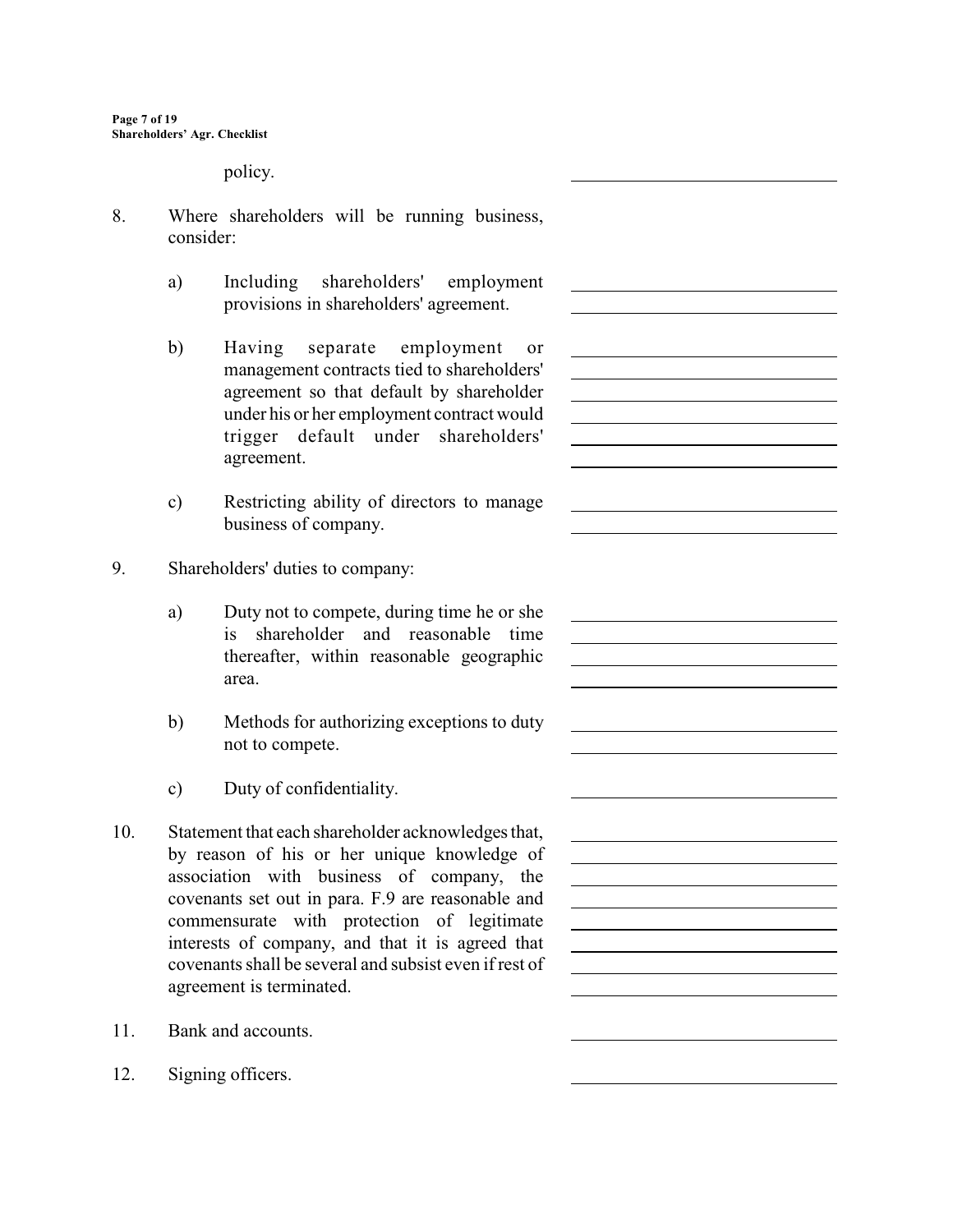- 13. Auditor/accountant.
- 14. Books of account, financial statements and accounting principles.
- 15. Indemnification of shareholders and directors:
	- a) Who will become liable for obligations of company?

 $\overline{a}$ 

 $\overline{a}$ 

 $\overline{a}$ 

 $\overline{a}$ 

 $\overline{a}$ 

 $\overline{a}$ 

<u> 1980 - Jan Stein Stein Stein Stein Stein Stein Stein Stein Stein Stein Stein Stein Stein Stein Stein Stein S</u>

- b) Who will incur personal liability in connection with company?
- 16. Pro forma budget (consider attachment as schedule and inclusion of statement of intent).

## **G. FINANCING**

- 1. Initial financial contribution required from each shareholder, distinguishing between subscribed capital (equity) and shareholder loans.
- 2. Mechanisms by which company may raise additional funds for working capital:
	- a) Borrowing from institutional lender:
		- i) Whether company is required to try to obtain funds in this manner before turning to shareholders.
		- ii) Whether shareholders are required to enter into guarantees of indebtedness of company (consider provision that liabilities for guarantees shall be shared pro rata and each shareholder will indemnify others for his or her share of amount guaranteed).
	- b) Borrowing from shareholders:
		- i) Circumstances in which company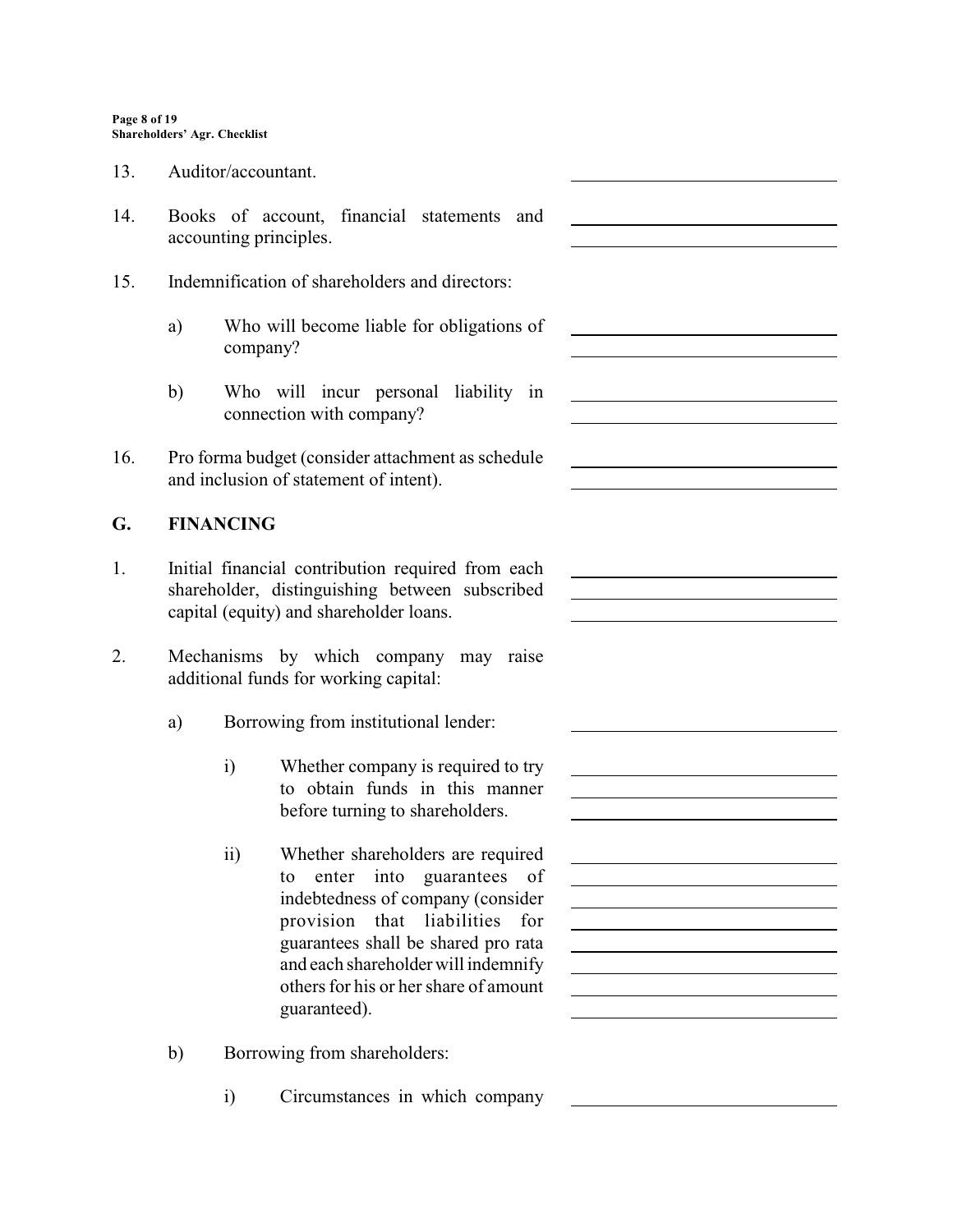|           |                  | may do this, how division is made<br>and whether there is maximum<br>amount that may be demanded.                                                                                                                   | <u> 1989 - Johann Barbara, martin amerikan basar dan basa dan basa dan basa dan basa dan basa dalam basa dan basa</u>     |
|-----------|------------------|---------------------------------------------------------------------------------------------------------------------------------------------------------------------------------------------------------------------|---------------------------------------------------------------------------------------------------------------------------|
|           | $\overline{ii}$  | Contribution and repayment to be<br>pro rata.                                                                                                                                                                       |                                                                                                                           |
|           | $\overline{111}$ | Notice requirements.                                                                                                                                                                                                |                                                                                                                           |
|           | iv)              | Shareholders' obligation (or option)<br>to advance funds.                                                                                                                                                           |                                                                                                                           |
|           | $\mathbf{v})$    | Where shareholder is obliged to<br>advance funds, sanctions for failure<br>to do so (may take form of dilution<br>in shareholding if shareholder<br>refuses to provide requested<br>financing).                     | <u> 1989 - Johann Barbara, martxa alemaniar amerikan a</u><br><u> 1989 - Johann Stein, mars an de Brazilian (b. 1989)</u> |
| $\circ$ ) |                  | Whether shareholder loans bear interest.                                                                                                                                                                            |                                                                                                                           |
| d)        |                  | Provisions<br>regarding repayment<br>of<br>shareholder loans, including whether there<br>is right to demand repayment.                                                                                              |                                                                                                                           |
| e)        |                  | Distribution of net profit:                                                                                                                                                                                         |                                                                                                                           |
|           | $\mathbf{i}$     | Statement that distribution will<br>occur except as prohibited by terms<br>of debt financing, and to extent<br>permitted by law, after board has<br>provided (by resolution) for such<br>reserves as are necessary. |                                                                                                                           |
|           | $\overline{ii}$  | Frequency of distribution.                                                                                                                                                                                          |                                                                                                                           |
|           | iii)             | Priorities (e.g. repayment of loans,<br>dividends).                                                                                                                                                                 |                                                                                                                           |

1. Right of first refusal to be offered to company or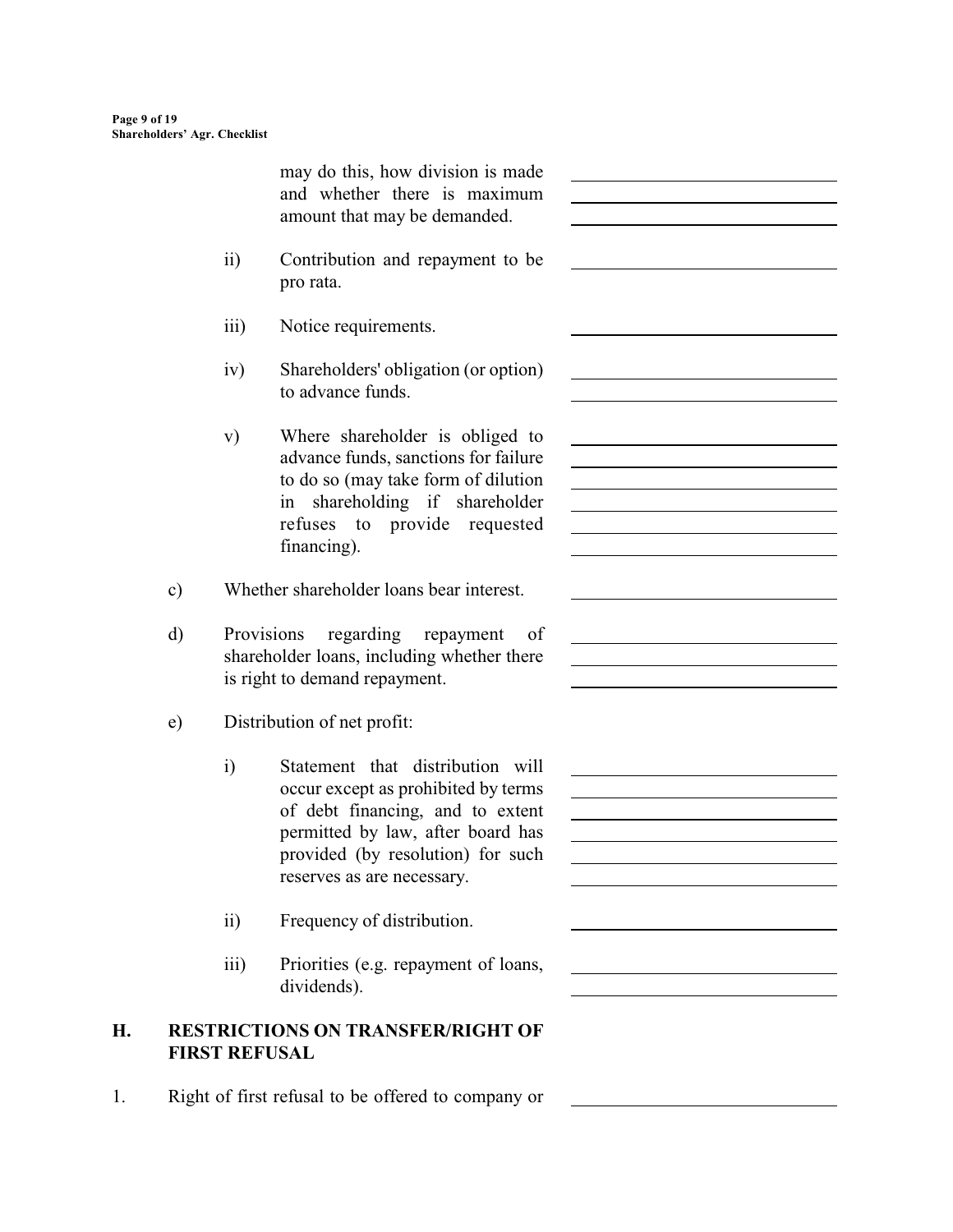other shareholders, setting forth investment offered for sale.

 $\overline{a}$ 

 $\overline{a}$ 

 $\overline{a}$ 

 $\overline{a}$ 

 $\overline{a}$ 

 $\overline{a}$ 

 $\overline{a}$ 

<u> 1980 - Johann Barn, mars ar breithinn ar chuid ann an t-Alban ann an t-Alban ann an t-Alban ann an t-Alban a</u>

- a) Purchase price, which must be within guidelines set out in agreement.
- b) Terms and conditions of sale, including method of payment, whether price may be paid over time and, if so, provisions regarding interest on unpaid balance, security on unpaid balance (e.g. in form of escrow agreement annexed as schedule), and whether prepayment can be made without penalty.
- c) Prospective purchase (where there is offer from third party). Consider whether it should be pre-condition that third party offer has been obtained.
- d) Whether offer may be accepted in part, or must be accepted in its entirety or not at all.
- e) Length of time offer is open for acceptance (as set out in agreement).
- f) If offer has not been wholly accepted within specified time period, offeror has right, for specified period of time, to dispose of investment to third party (specify whether this may be to any third party, upon no better terms and conditions than were set out in offer, or to particular third party, where terms and conditions offered have first been offered to other shareholders and have not been taken up), provided that third party has entered into agreement with company and shareholders by which third party is bound by agreement.
- g) Provisions regarding completion of sale (including where, when and how).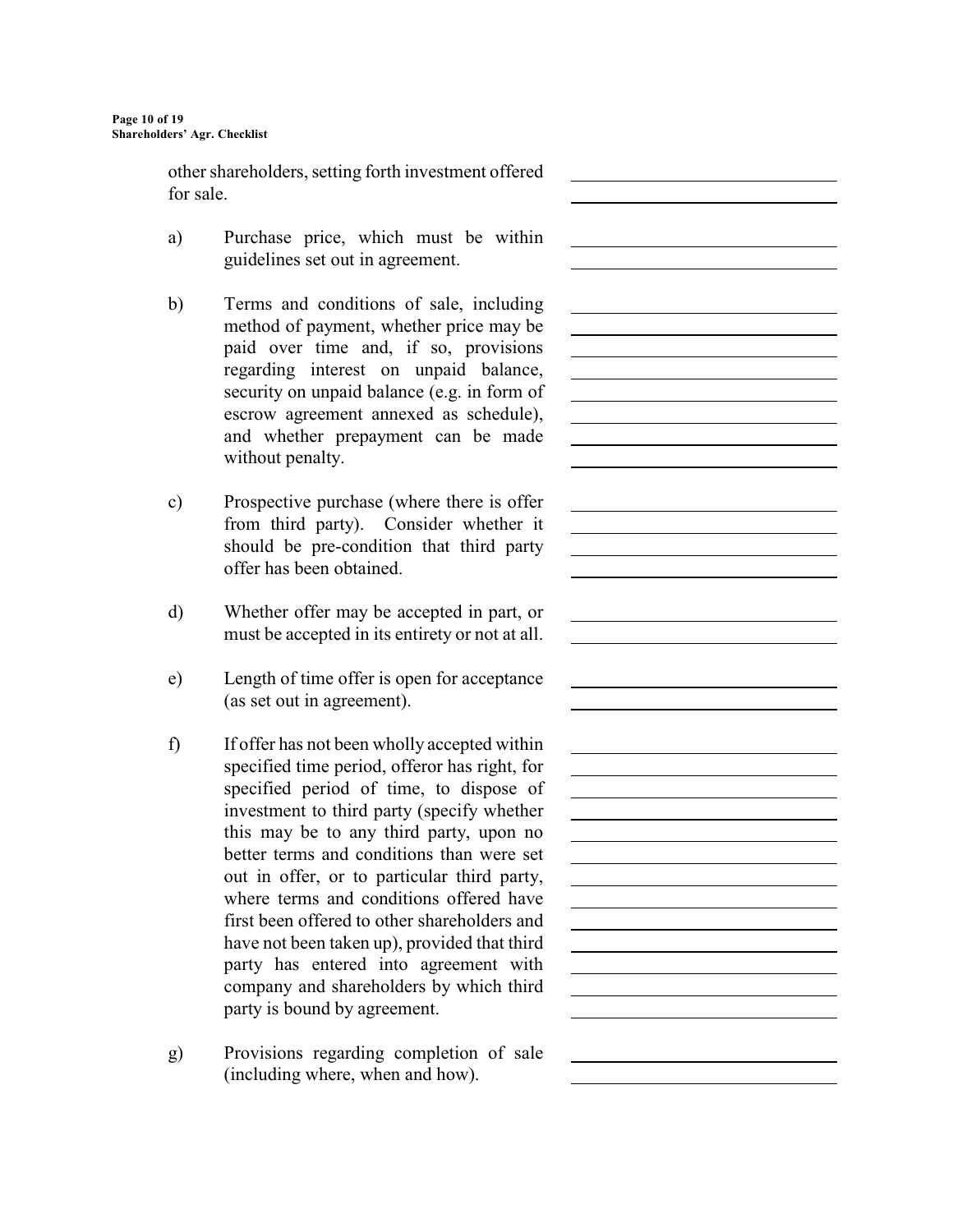h) Consider including set-offwhere vendor is indebted to company.

 $\overline{a}$ 

 $\overline{a}$ 

<u> 1989 - Johann Barn, mars ann an t-Amhain Aonaich an t-Aonaich an t-Aonaich ann an t-Aonaich ann an t-Aonaich</u>

 $\overline{a}$ 

 $\overline{a}$ 

 $\overline{a}$ 

 $\overline{a}$ 

 $\overline{a}$ 

- 2. Whether disposition to affiliate is authorized and, if so, under what conditions (e.g. that affiliate will remain affiliate so long as it holds investment and, prior to ceasing to be affiliate, will transfer investment back to shareholder; that affiliate is bound by agreement).
- 3. Defaulting shareholder is not entitled to dispose of his or her investment pursuant to above provisions unless prior to or concurrently with transfer he or she ceases to be defaulting shareholder.
- 4. Except as provided in agreement, no shareholder shall dispose of his or her investment without meeting requirements set out in agreement (e.g. prior written consent of other shareholders, or of any other party where such consent is required by agreement between company and that party).
- 5. No shareholder shall encumber his or her investment except as provided in agreement.
- 6. Upon execution of agreement, shareholders shall surrender to company each share certificate, which shall be endorsed to indicate that transfer is subject to agreement. Consider whether shares should be placed in escrow to be dealt with in accordance with agreement.

# **I. COMPULSORY BUY-OUT (SHOTGUN CLAUSE)**

- 1. Shareholder may make compulsory offer to other shareholders to either sell all of his or her investment or buy all of other shareholders' investment at price and on terms and conditions set out in offer.
- 2. Notice requirements and limitation periods are as set out in agreement.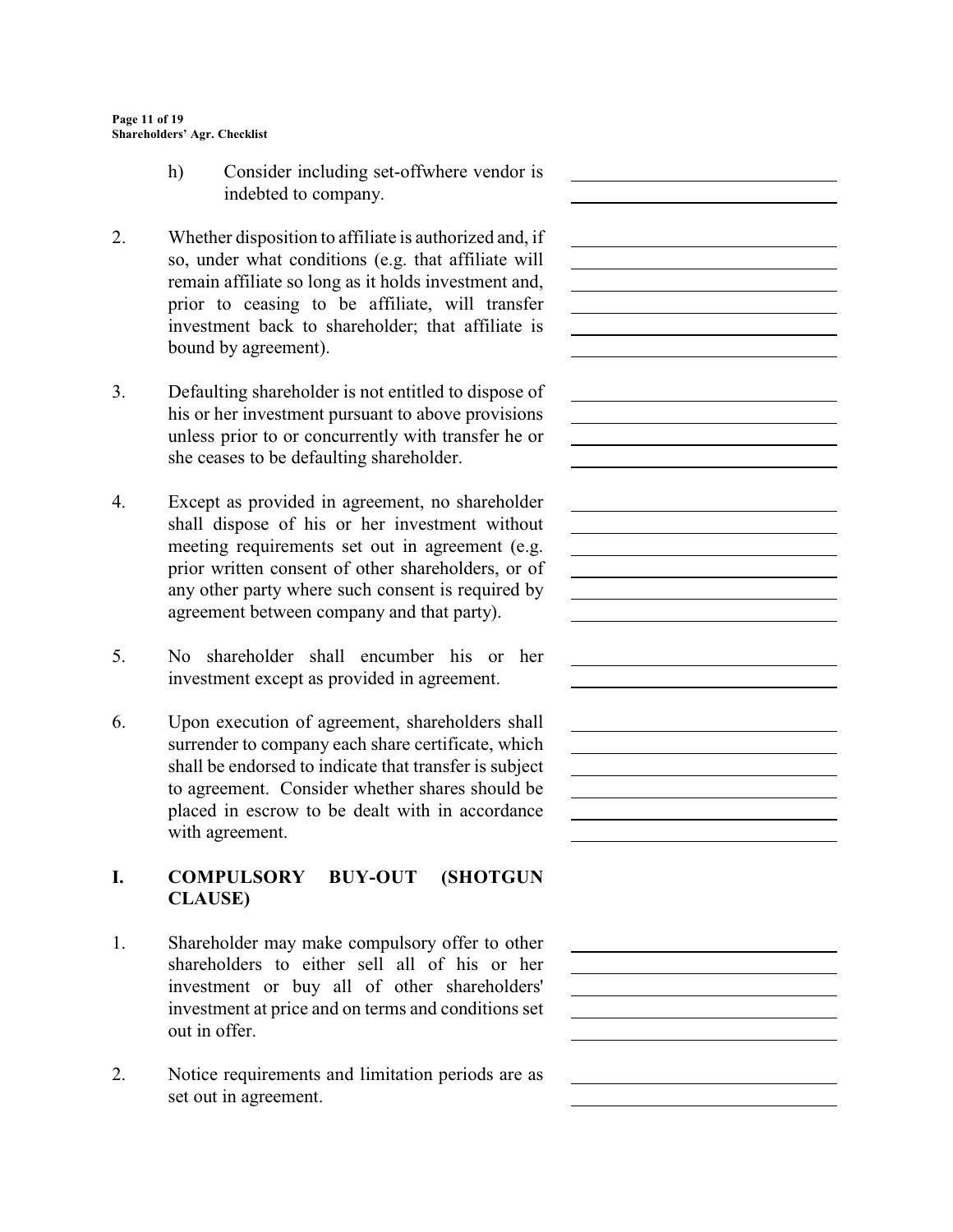3. Shareholders to whom offer is made have option of buying (pro rata) or selling, but failure to give notice of election within specified time period shall be deemed to be acceptance of offer to sell.

 $\overline{a}$ 

 $\overline{a}$ 

 $\overline{a}$ 

 $\overline{a}$ 

 $\overline{a}$ 

<u> 1989 - Johann Barn, mars ann an t-Amhain Aonaich an t-Aonaich an t-Aonaich ann an t-Aonaich ann an t-Aonaich</u>

<u> 1980 - Johann Barn, mars ar breithinn ar chuid ann an t-Alban ann an t-Alban ann an t-Alban ann an t-Alban a</u>

- 4. Provisions for handling situation in which some shareholders elect to sell and some to buy.
- 5. Provisions regarding completion of sale (including where, when and how).
- 6. Consider including set-off where vendor is indebted to company.

# **J. OBLIGATION TO JOIN IN SALE**

- 1. Shareholder may require other shareholders to join in sale of whole of business to outsider, by notifying them of offer or alternatively, compelling other shareholders to sell their shares to it. This is commonly known as a "call" provision and is usually used to give majority shareholder the right to remove minority shareholder in specific circumstances.
- 2. Notice requirements and limitation periods are as set out in agreement.
- 3. Alternatively, shareholders to whom offer is made have option of buying investment of shareholder who gave notice (pro rata) at offered price, or of joining in sale of all investment to third party. This is commonly known as a "piggy back" provision and ensures protection of minority shareholders.
- 4. Provisions for handling situation in which some shareholders elect to sell and some to buy.
- 5. Provisions regarding completion of sale (including where, when and how).
- 6. Consider including set-off where vendor is indebted to company.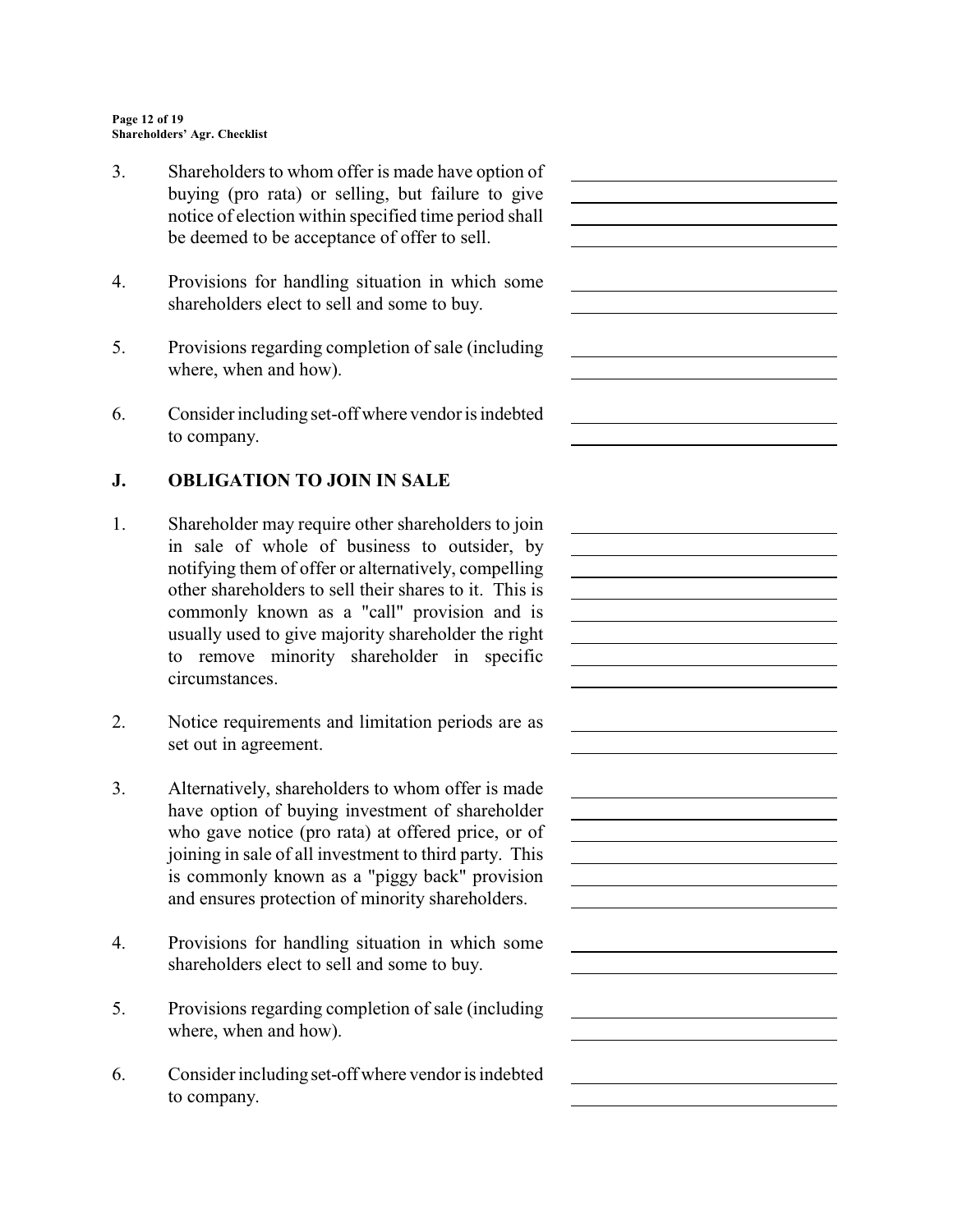#### **K. OBLIGATION TO PURCHASE**

1. Shareholder may require company or other shareholders to purchase his or her investment in circumstances set out in agreement (e.g. retirement from work force or from active involvement in company's business). This provision creates liquidity for minority shareholder and is commonly known as "put" provision.

 $\overline{a}$ 

 $\overline{a}$ 

<u> 1989 - Johann Barn, mars eta bainar eta baina eta baina eta baina eta baina eta baina eta baina eta baina e</u>

<u> 1980 - Johann Barn, mars eta bainar eta baina eta baina eta baina eta baina eta baina eta baina eta baina e</u>

 $\overline{a}$ 

 $\overline{a}$ 

2. Price, terms and conditions and procedure areas set out in agreement.

## **L. INDEMNIFICATION AND DISCHARGE OF GUARANTEES**

1. Obligation of shareholders and company, where shareholder has disposed of all of his or her investment in compliance with agreement, to use their best efforts to have any guarantee or pledge issued or granted by shareholder discharged or cancelled, and to indemnify departing shareholder for liabilities arising with respect to such a guarantee or pledge subsequent to his or her departure.

#### **M. INSURANCE POLICIES**

- 1. Obligation of company to own and maintain life insurance policies of specified value on all shareholders and representatives of corporate shareholders (such as policies to be listed in schedule to agreement). (Or, alternatively, obligation of shareholders and representatives to own and maintain cross-cross life insurance policies).
- 2. Obligation of shareholders to cooperate (e.g. by attending physical examinations).
- 3. Rights of company with respect to policies, such as:
	- a) To apply any policy dividends to payment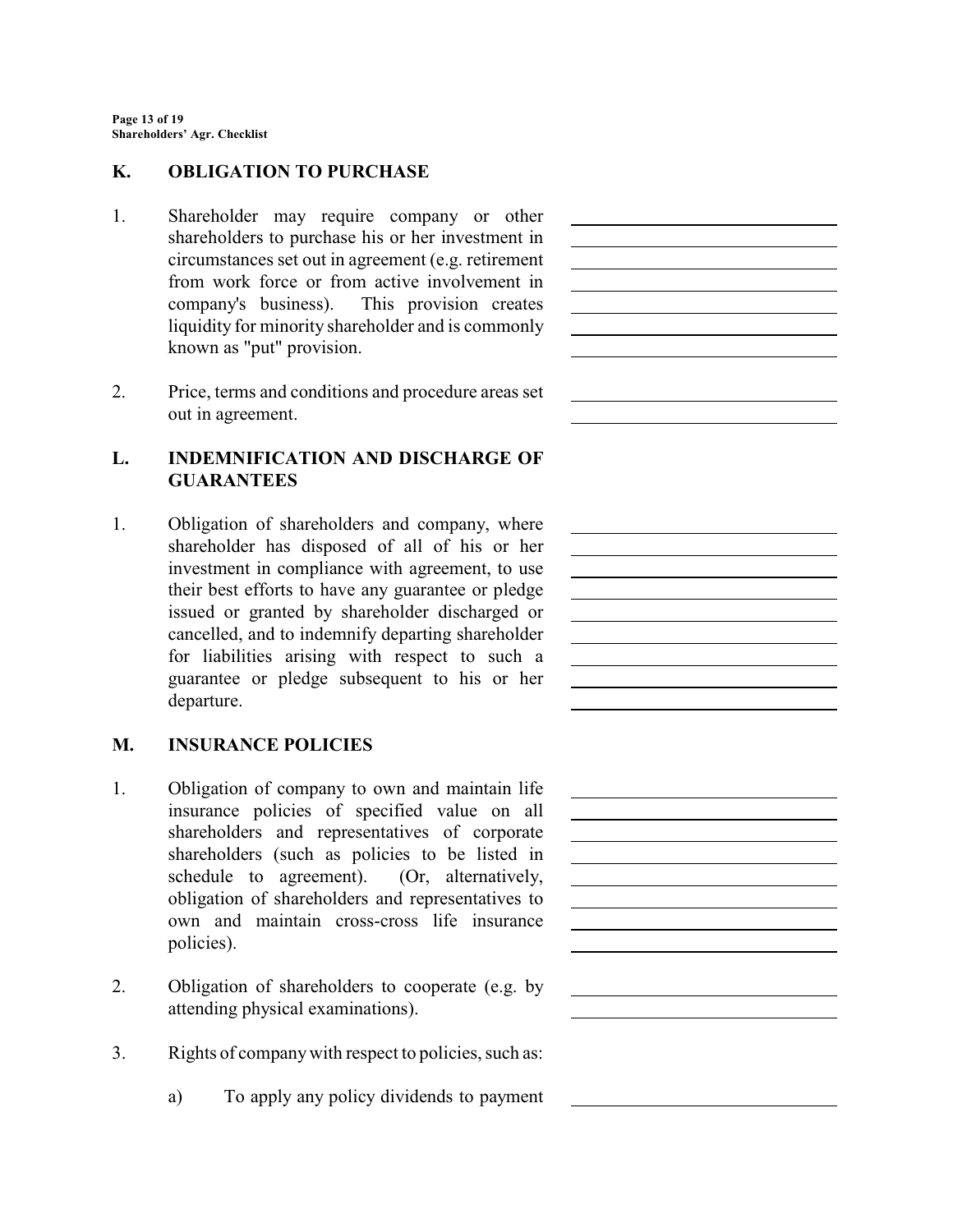of premiums.

- b) To collect death benefits.
- c) No right to modify or impair any rights or values of policies, or exercise any rights of ownership, except as provided in agreement or with prior written consent of shareholders.

 $\overline{a}$ 

<u> 1980 - Johann Barn, mars eta bainar eta baina eta baina eta baina eta baina eta baina eta baina eta baina e</u>

<u> 1980 - Johann Barn, mars ann an t-Amhain Aonaich an t-Aonaich an t-Aonaich ann an t-Aonaich ann an t-Aonaich</u>

<u> 1989 - Johann Barbara, martxa alemaniar a</u>

 $\overline{a}$ 

 $\overline{a}$ 

 $\overline{a}$ 

 $\overline{a}$ 

 $\overline{a}$ 

l

- 4. Rights of shareholders with respect to policies, such as:
	- a) To obtain information from insurer regarding status of policy on his or her life.
	- b) To pay premiums where company fails to do so, and to be reimbursed.
	- c) To purchase policy on his or her life, at price set out in agreement (e.g. cash surrender value), on happening of specified events (e.g. termination of agreement during lifetime of shareholder).
	- d) Apply any dividends received on policy to premiums.
- 5. Uninsurability provisions.

# **N. SALE ON DEATH**

**Caveat: This section of the checklist is very involved with tax legislation which changes regularly. It may be appropriate to consult a tax expert before drafting these clauses.**

- 1. Where shareholder who is an individual dies, his or her personal representatives shall sell, and company or remaining shareholders shall purchase, from estate the investments held by deceased at death.
- 2. Where representative of corporate shareholder dies, shareholder shall sell, and company or remaining shareholders shall purchase from corporate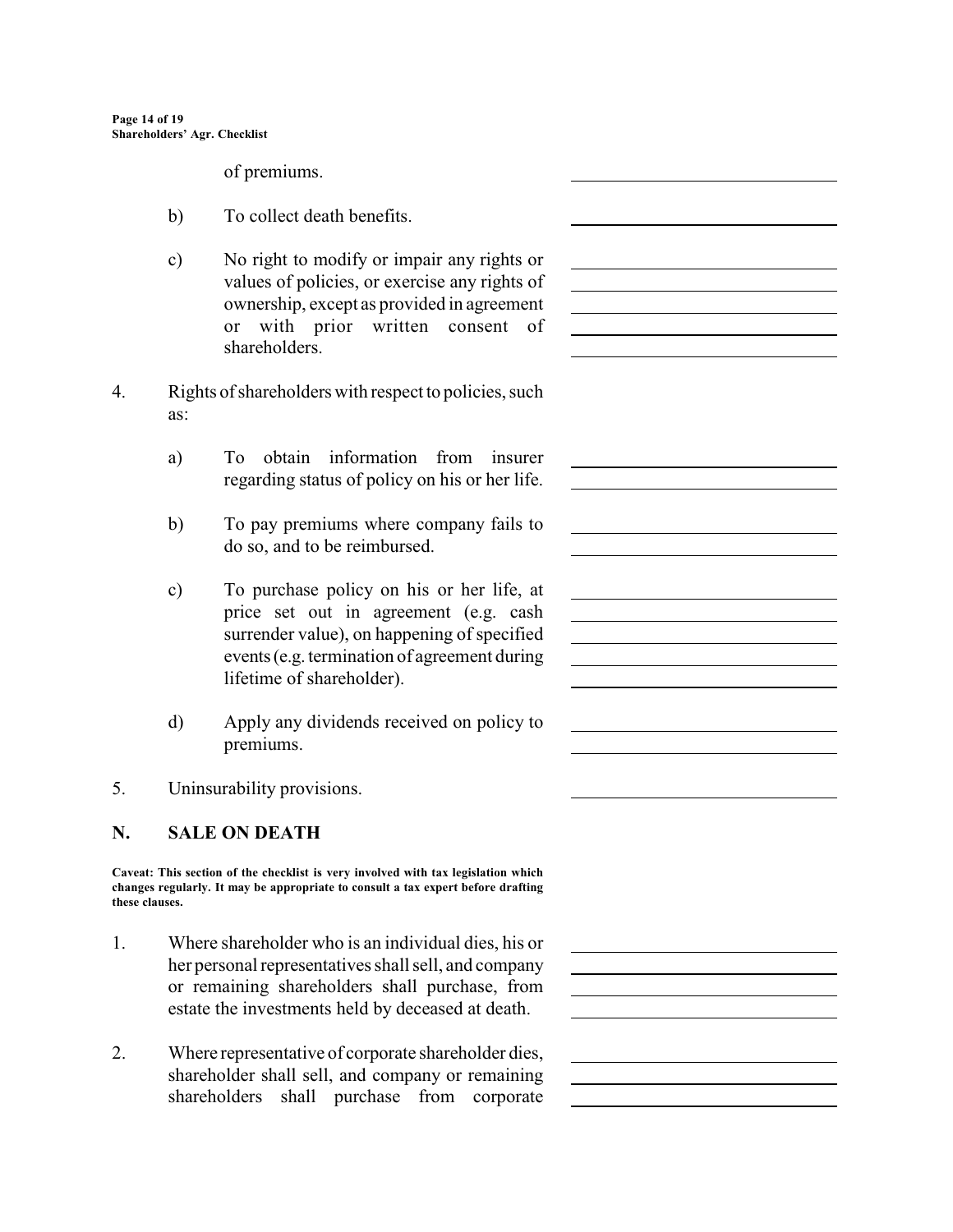shareholder, the investment held by it at date of representative's death.

 $\overline{a}$ 

 $\overline{a}$ 

l

 $\overline{a}$ 

 $\overline{a}$ 

 $\overline{a}$ 

 $\overline{a}$ 

 $\overline{a}$ 

l

- 3. Purchase price and terms and conditions of payment are as set out in agreement.
- 4. Where purchase is required to be made by company, and surplus and capital dividend account is insufficient to authorize purchase, parties to agreement agree to take such steps as are necessary to increase account to amount sufficient to authorize purchase.
- 5. Where purchase is required to be made by remaining shareholders, it shall be on a pro rata basis.
- 6. Company shall, upon death of shareholder or representative, claim and collect proceeds of life insurance policy. The proceeds shall be applied as set out in agreement (e.g. to pay any indebtedness of company to deceased, to pay purchase price, to pay remaining shareholders who make purchase). Consider appropriate disposition of excess insurance proceeds.
- 7. Provisions regarding completion of sale (including where and when).
- 8. At closing the following shall occur, in order set out in agreement:
	- a) Purchasers shall pay purchase price, or specified percentage of it, to vendor, and deliver any documents that may be required (e.g. promissory notes, escrow agreements).
	- b) Unpaid balance, if any, shall be paid and secured as set out in agreement.
	- c) Vendor, on receipt of purchase price or portion payable pursuant to para. N.3., shall give to purchasers all share certificates,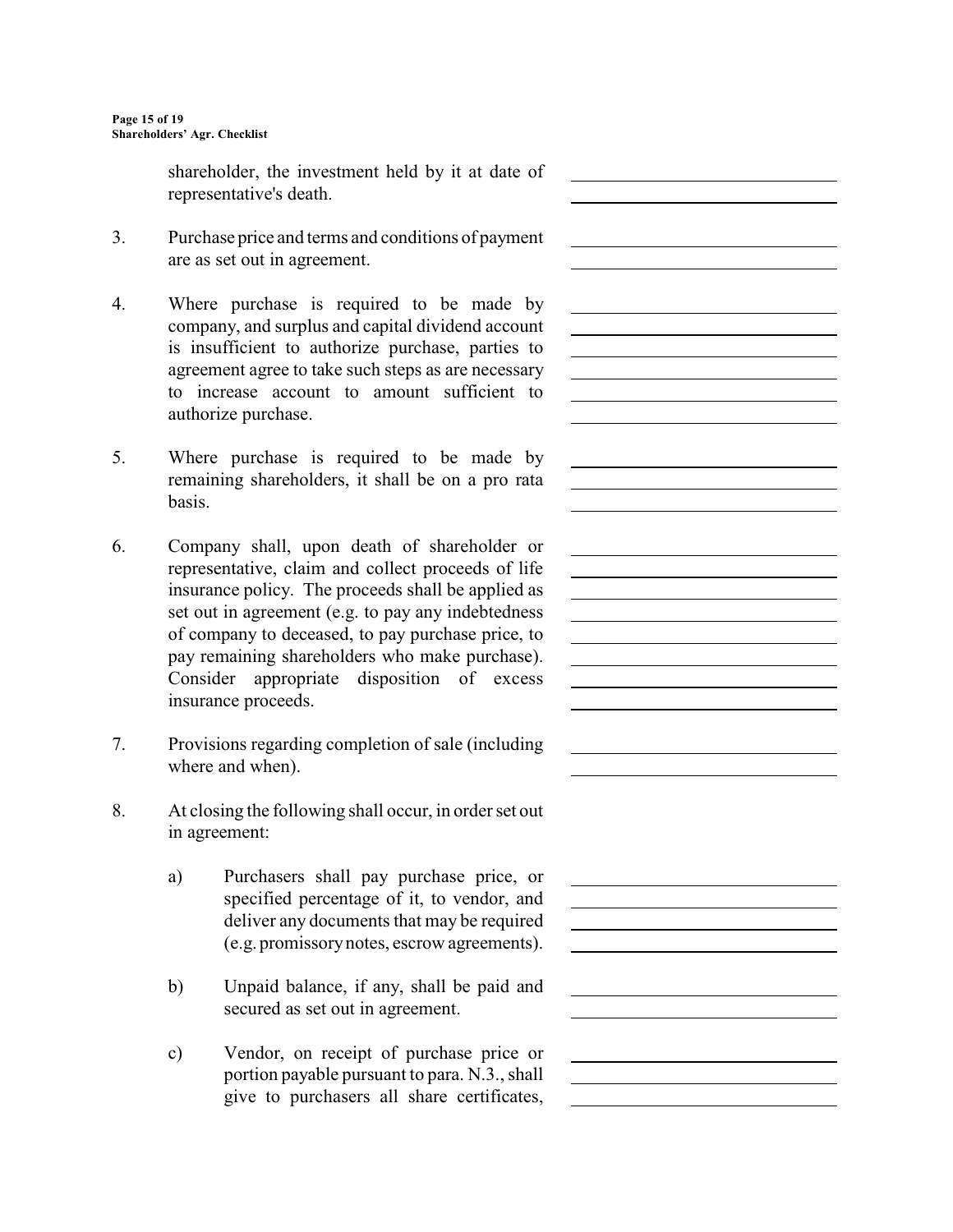instruments, conveyances, assignments and releases as may be reasonably required to complete sale and to transfer all of investment.

 $\overline{a}$ 

 $\overline{a}$ 

<u> 1980 - Johann Barn, mars ann an t-Amhain Aonaich an t-Aonaich an t-Aonaich ann an t-Aonaich ann an t-Aonaich</u>

<u> 1989 - Johann Barn, mars ann an t-Amhain Aonaich an t-Aonaich an t-Aonaich an t-Aonaich an t-Aonaich an t-Aon</u>

l

 $\overline{a}$ 

 $\overline{a}$ 

 $\overline{a}$ 

 $\overline{a}$ 

- d) Where purchasers are remaining shareholders, company shall pay to them a capital dividend equal to lesser of purchase price or proceeds of life insurance policy (and, in latter case, company shall elect to have dividends payable out of its life insurance capital dividend account pursuant to provisions of *Income Tax* Act).
- 9. Provision for purchase price adjustment to take into account value of investment as determined by Revenue Canada.
- 10. Provision that agreement shall have no application upon death of final shareholder or representative of corporate shareholder, notwithstanding any other term of agreement.

# **O. VALUATION OF SHARES**

- 1. Valuation formula must be practical, reasonable and certain. The following are examples of different methods of valuation:
	- a) Directors determine value with third party valuation should directors fail to do so or should departing shareholder object to valuation.
	- b) Purchase price fixed to certain date after which purchase price is set by agent or failing an agent, by third party valuator.
	- c) Share price set by agreement and failing agreement by third party valuator. If that valuation is objected to, second third party valuation is obtained and if that is objected to, average of the two is taken.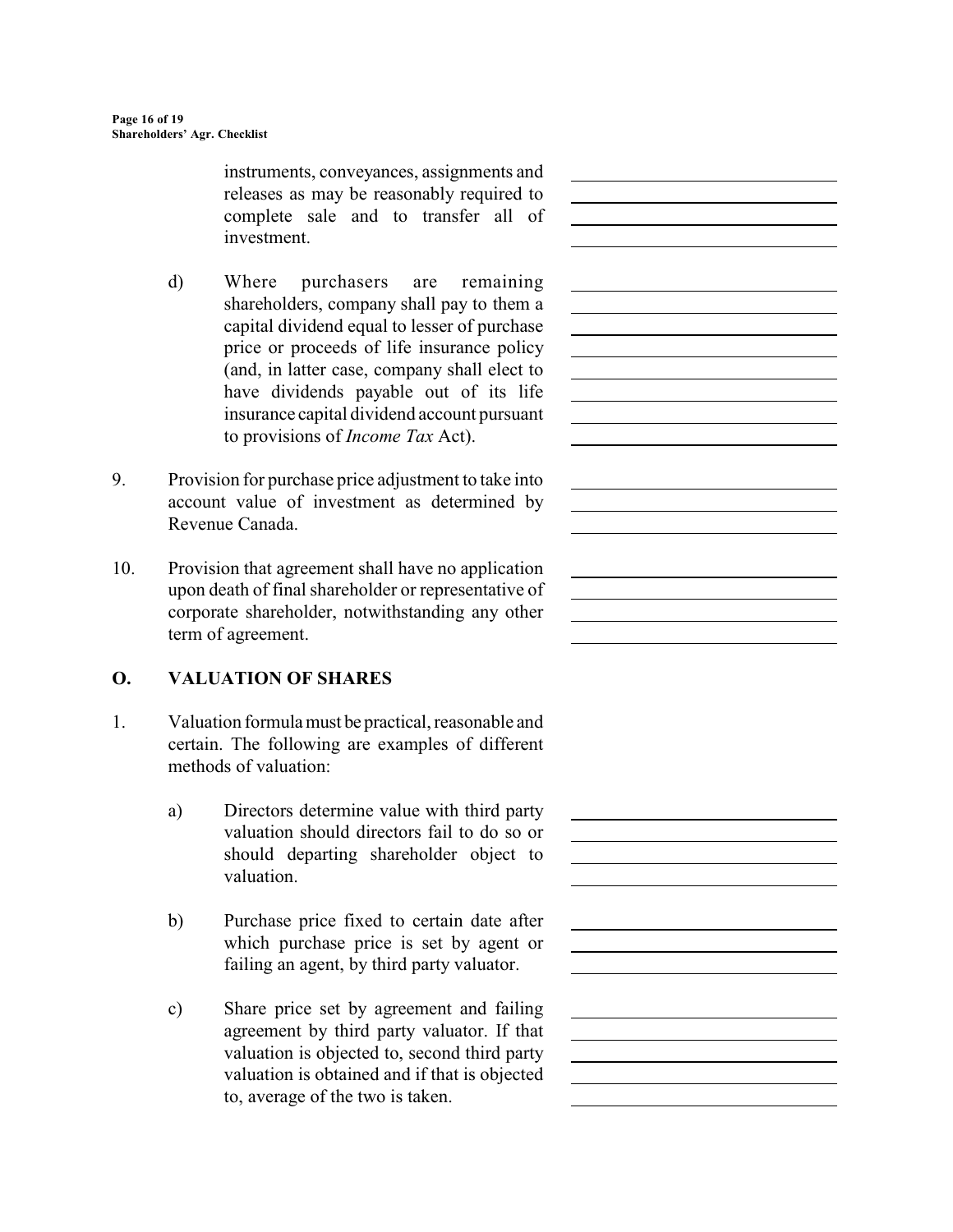d) Valuation based on earning power of company.

 $\overline{a}$ 

 $\overline{a}$ 

 $\overline{a}$ 

 $\overline{a}$ 

 $\overline{a}$ 

<u> 1980 - Johann Barn, mars ann an t-Amhain Aonaich an t-Aonaich an t-Aonaich ann an t-Aonaich ann an t-Aonaich</u>

 $\overline{a}$ 

- e) Fixed value to certain date followed by value set by agreement of parties and failing that agreement set by Board of Arbitration consisting of three parties.
- f) Third party valuation by accountant and should parties object, valuation to be determined by panel selected by parties.

# **P. WILLS**

1. As alternative to sections M and N, where shareholders are all natural persons, consider provision that each shareholder shall make and maintain will providing that others will inherit his or her shares. (Note: if will is later changed, it is not likely that it will be set aside on basis of agreement).

# **Q. DEFAULT**

- 1. Circumstances that constitute default, such as:
	- a) Failure to carry out obligations under agreement after other shareholders have made written demand that failure be cured.
	- b) Failure to defend a proceeding affecting possession or management of shareholder's investment after other shareholders have made written demand that failure be cured.
	- c) Bankruptcy, commission of act of bankruptcy, appointment of receiver or receiver-manager with respect to shareholder's assets, or assignment for benefit of creditors or otherwise.
	- d) Change in control of corporate shareholder.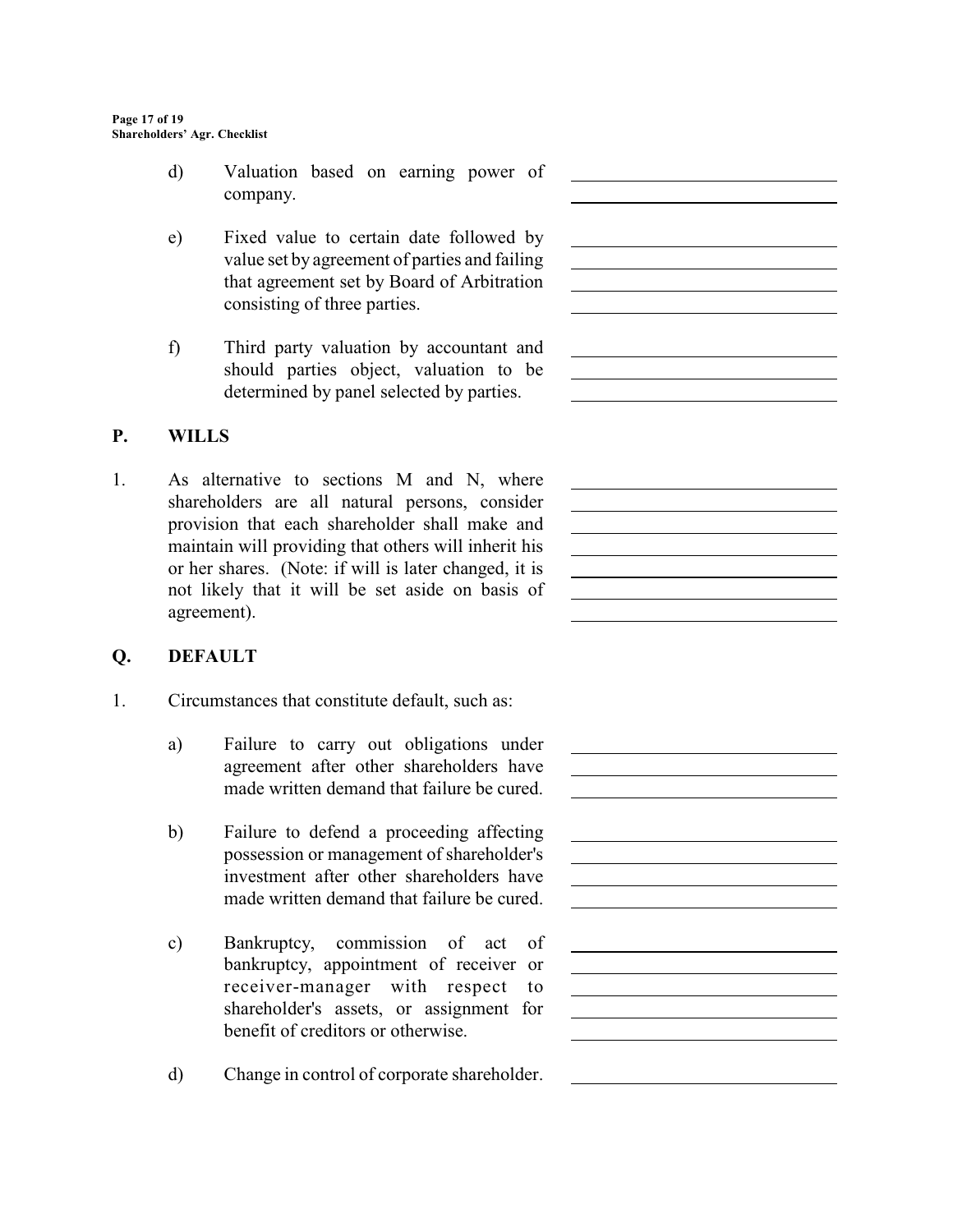|    | e)                                                                                                                                                                                                                                                                | Termination of employment of shareholder,<br>or representative of corporate shareholder,<br>who was employed by company.                                            | <u> 1989 - Johann Stein, marwolaethau a bhann an t-Amhain an t-Amhain an t-Amhain an t-Amhain an t-Amhain an t-A</u>  |
|----|-------------------------------------------------------------------------------------------------------------------------------------------------------------------------------------------------------------------------------------------------------------------|---------------------------------------------------------------------------------------------------------------------------------------------------------------------|-----------------------------------------------------------------------------------------------------------------------|
|    | f)                                                                                                                                                                                                                                                                | Incapacity (as defined in agreement).                                                                                                                               |                                                                                                                       |
|    | g)                                                                                                                                                                                                                                                                | Retirement.                                                                                                                                                         |                                                                                                                       |
| 2. |                                                                                                                                                                                                                                                                   | Consequences of default (indicate if consequences<br>differ for different types of default; indicate<br>alternatives), such as:                                     |                                                                                                                       |
|    | a)                                                                                                                                                                                                                                                                | Winding-up of company under articles.                                                                                                                               |                                                                                                                       |
|    | b)                                                                                                                                                                                                                                                                | Other parties may waive specific default.                                                                                                                           |                                                                                                                       |
|    | Other parties may pursue any remedy<br>$\mathbf{c})$<br>available in law or in equity.<br>d)<br>Other parties may take such actions as may<br>reasonably be required to cure default, in<br>which case expenses shall be recoverable as<br>provided in agreement. |                                                                                                                                                                     |                                                                                                                       |
|    |                                                                                                                                                                                                                                                                   |                                                                                                                                                                     | <u> 1989 - Johann Barbara, martin amerikan basar dan berasal dan berasal dalam basar dalam basar dalam basar dala</u> |
|    | e)                                                                                                                                                                                                                                                                | Implementation of buy/sell procedure,<br>whereby:                                                                                                                   |                                                                                                                       |
|    |                                                                                                                                                                                                                                                                   | $\mathbf{i}$<br>Defaulting shareholder is deemed to<br>offer to sell all or part of his or her<br>investment to company or other<br>shareholders.                   |                                                                                                                       |
|    |                                                                                                                                                                                                                                                                   | $\mathbf{ii}$<br>Purchase price is determined as set<br>out in agreement (e.g. discounted<br>value for specified types of default).                                 | <u> 1989 - Johann Barbara, martxa alemaniar arg</u>                                                                   |
|    |                                                                                                                                                                                                                                                                   | Terms, conditions and procedure are<br>$\overline{iii}$<br>as set out in agreement.                                                                                 |                                                                                                                       |
|    | f)                                                                                                                                                                                                                                                                | Where default consists of failure to make<br>loan to company as required under<br>agreement, additional remedies may be<br>provided to non-defaulting shareholders, |                                                                                                                       |